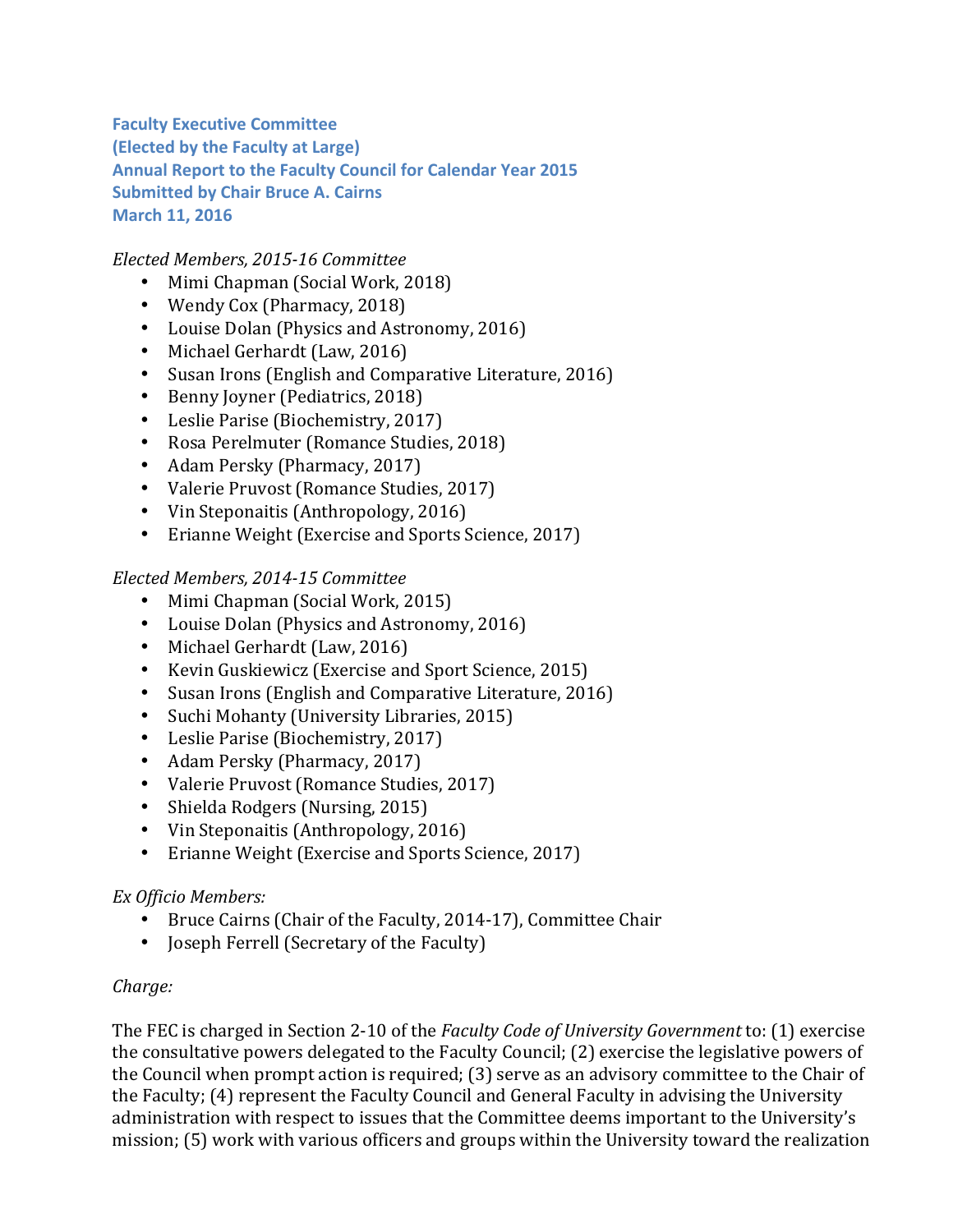of goals set in actions of the Council;  $(6)$  report to the Council on the status of implementation of resolutions of the Council; and (7) serve as members of the Faculty Council.

# *Meetings:*

Chaired this year by faculty chair Bruce Cairns and (during October and November 2015, during Prof. Cairns's recovery from cardiac arrest) by FEC vice chair Prof. Michael Gerhardt, the Faculty Executive Committee (FEC) met once or twice monthly for a total of 23 **regular meetings** (including one held jointly with the Chancellor's Advisory Committee) during calendar 2015. While Provost Iim Dean met regularly with FEC (approximately every other meeting), other administrators, faculty members, and chairs of various faculty committees (especially Chancellor's Advisory Committee Chair Peter Mucha) joined the FEC as appropriate. Dr. Anne Whisnant, the Deputy Secretary of the Faculty, regularly staffed the meetings, as she has since July 2006.

## *Activities This Past Year:*

The Faculty Executive Committee continued this year to: 

- serve as a forum for soliciting diverse faculty viewpoints and input on pressing university-wide issues, proposed policy changes, initiatives, and projects;
- serve as an advisory body to the Chair of the Faculty, Provost, and Chancellor; and
- act in place of Faculty Council on issues where timely action is needed.

In addition, as it has in the recent past, FEC continued to provide significant contributions to planning for the summer Faculty Council retreat and all Faculty Council meetings (often through conducting preliminary discussions of forthcoming reports or resolutions and helping committee chairs and other presenters to shape them for the Council). This year, in that regard, the FEC focused at multiple meetings on the emerging committee responses to four resolutions presented to the Council at the February 27, 2015 meeting by Professor Jay Smith on behalf of the ad hoc "Athletics Reform Group" and referred for refinement to specific committees:

- Resolution 2015-3. On Admission Standards for Athletic Recruits (referred to the Undergraduate Admissions Advisory Committee)
- Resolution 2015-4. On Fully Integrating All Academic Support Services (referred to the Student Athlete Academic Initiative Working Group)
- Resolution 2015-5. On Composition of the Faculty Athletics Committee (referred to the Committee on University Government)
- Resolution 2015-6. On a Task Force to Examine the Implications of Impending Changes in College Sports (referred to the Faculty Executive Committee)

Significant time through the late spring and summer was devoted to developing the FEC response to Resolution 2015-6, a process coordinated by Profs. Vin Steponaitis and Erianne Weight. FEC considered past models for formulating informed campus response to particular issues, such as the "Nike Course" developed in 1998 to engage students and faculty in examining the matter of work conditions in companies making university apparel. Ultimately, FEC developed a substitute Resolution 2015-6, retitled "On a Campus Discussion Regarding the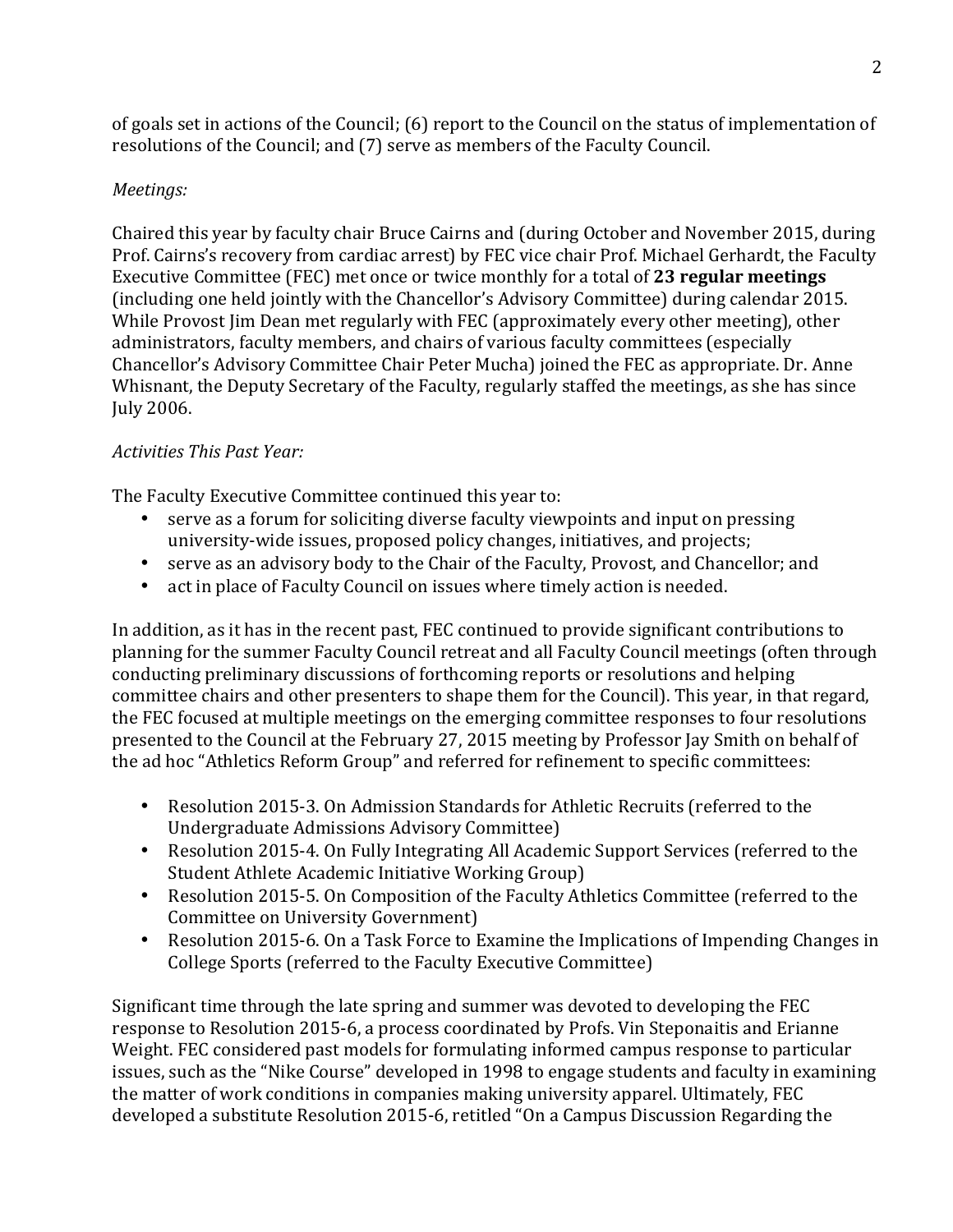Academic Implications of the Changes Coming to College Sport," which passed the Council on September 25, 2015.

FEC also assisted the other committees to whom the resolutions above were forwarded in crafting their final recommendations for Faculty Council. The other three resolutions were defeated at the September, October, and November 2015 Council meetings.

FEC (especially members Ferrell, Gerhardt and Steponaitis) provided leadership for Faculty Governance in the fall of 2015 after Prof. Cairns suffered a sudden cardiac arrest on September 18<sup>th</sup>. At its September 28, 2015 meeting, FEC (in consultation with members of the Chancellor's Advisory Committee) developed and approved the following resolution regarding continuity during this period: *In light of Faculty Chair Bruce Cairns's illness and until the end of November* 2015 or Prof. Cairns's return, whichever comes first, the chair of the Advisory Committee, Prof. Peter Mucha, will serve as Acting Chair of the Faculty; the vice chair of the Faculty Executive *Committee, Prof. Michael Gerhardt, will chair meetings of the Faculty Executive Committee; and the* Secretary of the Faculty, Prof. Joe Ferrell, will chair the Faculty Council Agenda Committee.

Other issues to which FEC devoted substantial attention this year included:

- Activities of the UNC system Board of Governors (including the centers and institutes review, firing of President Tom Ross, and hiring of President Margaret Spellings).
- Ideas for development of several more family-friendly policies, including the expansion of availability of lactation rooms.
- Conversations about race, place, campus history and the campus climate for people of color.
- Fixed-term faculty issues, including the need for longer contracts.
- Bureaucratic obstacles that restrict efficiency and hinder interdisciplinary collaboration.
- Provost's Office Carolina Metrics Project, binge drinking task force, Student Athlete Working Group website, dean searches.
- The SACS probation response and future reaffirmation process/Quality Enhancement Plan.
- Problems with the PeopleSoft rollout and issues with backlogs in the Office of Sponsored Research.
- How to increase faculty participation in Commencement and University Day.
- Title IX and the responsibilities of faculty.
- Guns on campus.
- Student Stores privatization proposal.
- Attacks on the "Literature of 9/11" course.
- Thrive@Carolina project.
- Progress of the Ethics and Integrity Working Group.
- Open Access Task Force final report and recommendations.
- Response to concerns of the faculty in the Sexuality Studies program regarding the presidency of Margaret Spellings.

The FEC helped to develop or sponsored four resolutions for the General Faculty and Faculty Council this year, including: